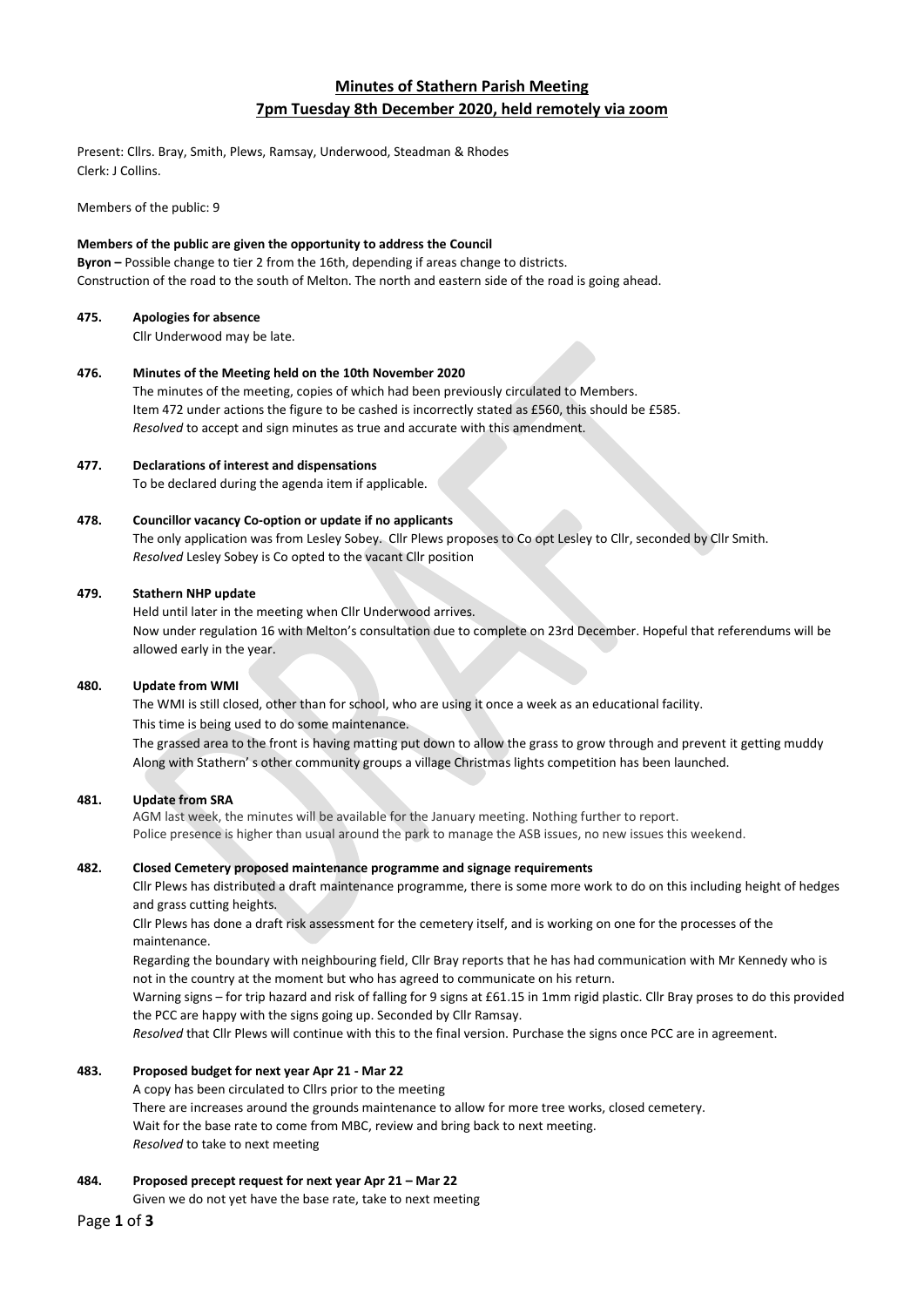*Resolved* to take to next meeting

#### **485. Consider quotes for brickwork repair to the Gote**

To remove, clean and refit header course, lay a further 2 courses of brick at the rear to direct the water into the holding area, where they have broken away, repair the bottom left pillar at the site of the old wall.

Nicholson's £1265 no vat This is not including the pillar repair, updated quote to follow.

CC Construction £1512.50 plus vat £1815 Corben £1640 plus vat £1968.00

Take this out of the contingency fund.

Cllr Smith proposes we clarify the cost and timing of work from Nicholsons and CC Construction for the next meeting. Seconded by Cllr Ramsay.

*Resolved* to bring this back to next meeting

## **486. Consider quotes for clearing ditch in front of Moor Lane cemetery and possible culvert repair**

To clean out ditch and put soil on the grass verge**.** This ditch is silted up beyond the culvert pipe. Widdowson £120 plus vat £144 for the ditch, and pipe for culvert £45 plus vat £54. Whole job £198. M Robinson £150 plus vat Written quote to follow Cllr Ramsay proposes to accept Widdowson quote, seconded by Cllr Plews. *Resolved* to accept Widdowson's quote.

#### **Cllr Underwood arrived and item 479 was covered**

## **487. Wildflower verges programme update**

This is now open for applications until the end of the year. *Resolved* to leave with Cllr Underwood to submit

**Actions;** Cllr Underwood to submit

#### **488. Correspondence / Planning Applications, including those received prior to the meeting**

## **Correspondence**

| 488.1 | MBC – Residents asked to nominate a group, school or individual that deserves recognition for helping the |
|-------|-----------------------------------------------------------------------------------------------------------|
|       | community of Melton to keep physically active and healthy. Posted on FB page                              |
| 488.2 | Bottesford waste and recycling site will be closed from 11th Jan for approx. 12 weeks                     |
| 488.3 | Consulted on Mowbray education trust primary school academies admissions. Posted on FB                    |

#### **Planning**

- **488.4 20/01349/TCA Chapel Close, 7 Chapel Lane –** T1 Horse Chestnut pollard to previous point, T2 Ash Fell, T3 Young Lime – Fell, T4 Ash – Crown lift up to 6 meters and remove large diameter deadwood, T5, T6 Silver Birch – reduce and shape by 7 meters, T7 Willow – Re pollard to previous point *Resolved* No comment to make.
- **488.5 20/01095/FUL – Field OS 5000 & 5812, Tofts Hill** Demolition of redundant barns and replace with a single dwelling house

To planning committee tomorrow. Planning recommendation is for refusal.

**488.6 20/01292/FULHH, The Bungalow, 22 Main Street**. 2 Storey extension, single garage, utility, addition of first floor and alterations to ground floor layout

Objection on size, overlooking balcony's and insufficient parking space proposed by Cllr Underwood and seconded by Cllr Smith

*Resolved* to object, it is too large (4 bed) for plot, concerned about balcony's overlooking neighbours garden and insufficient parking space.

**488.7 19/01193/OUT – APP/Y2430/W/20/3256174** – Land off Blacksmith End. Case officer is now appointed by the inspectorate, closing date for comments are 06/01/21. Objection – Cllr Plews will write objection circulate and clerk to submit, quote the NHP Limits To Development Cllr Steadman has circulated hers. Clerk ask Jim Worley for information on representing at a hearing, how it works. *Resolved* that Cllr Plews will write objection on behalf of the PC and forward to clerk to submit. **Actions;** Clerk contact Mr Worley for information re planning hearing and submit objection to item 488.6

## **489. Payments and Receipts**

*Payments*